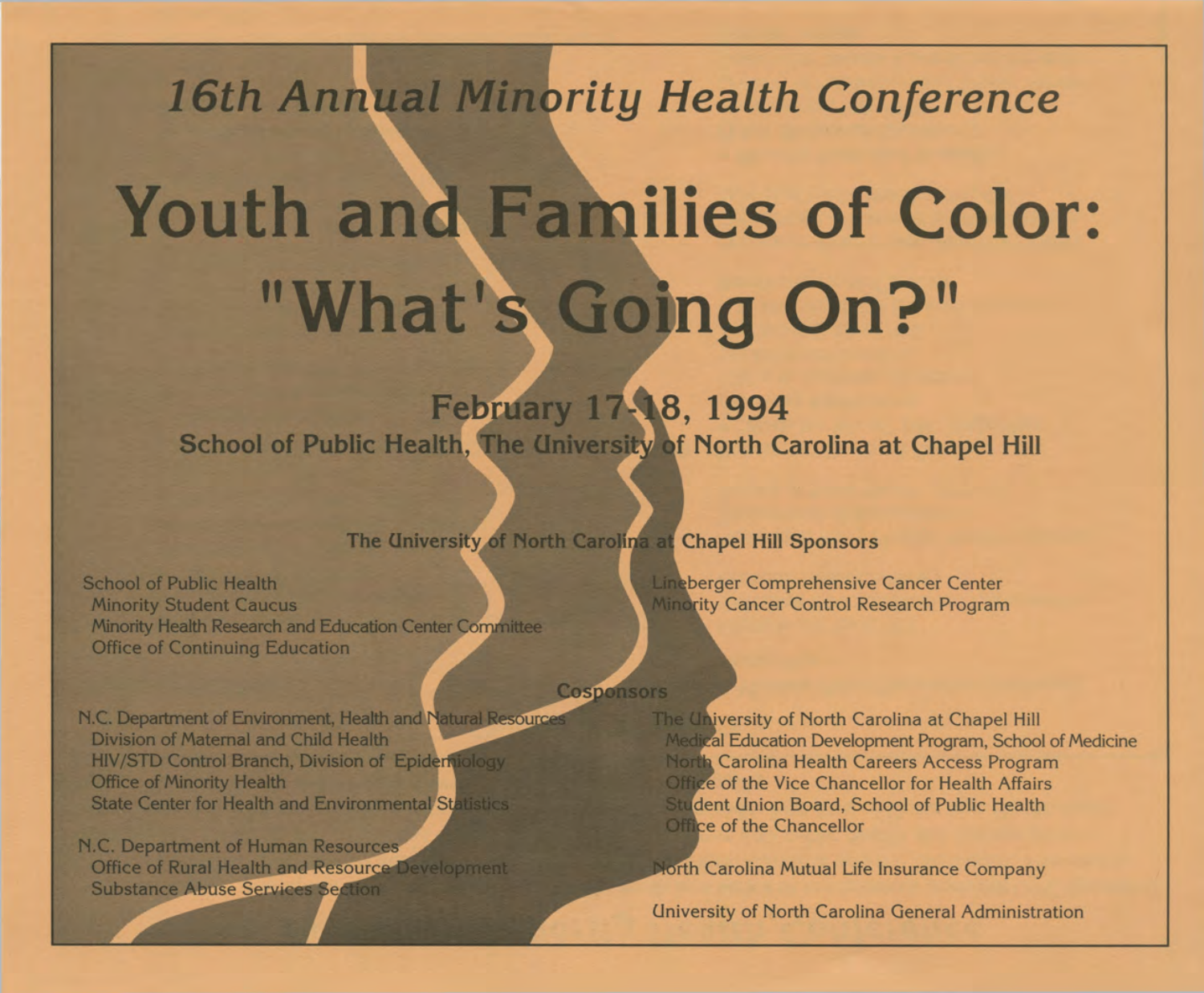## **16th Annual Minority Health Conference**

This informative one-and-a-half-day program is the sixteenth in a series of conferences from the UNC School of Public Health focusing on special health concerns of minorities in North Carolina and the Southeast. This year's conference will focus on traditional and emerging concerns of students and public health and human service professionals. Topic areas to be presented during this conference include: Families of Color and Health Care Reform, Minority Youth and Violence, and Minority Youth and Sexuality.

### aenda

|       | Conference Ag                                                                                                                                                                                                                       |              |
|-------|-------------------------------------------------------------------------------------------------------------------------------------------------------------------------------------------------------------------------------------|--------------|
|       | <b>February 17, 1994</b><br>8:00 am Registration (Rosenau Hall)                                                                                                                                                                     |              |
| 9:00  | Welcome and Introduction (Rosenau Auditorium)<br>Monica Bynoe, RN, President<br><b>Minority Student Caucus</b><br>Master's Student, Department of<br><b>Health Behavior and Health Education</b><br>School of Public Health, UNC-CH |              |
|       | Michel Ibrahim, MD<br>Dean, School of Public Health, UNC-CH                                                                                                                                                                         | 4:           |
|       | H. Garland Hershey, DDS<br><b>Vice Chancellor for Health Affairs</b><br>and Vice Provost, UNC-CH                                                                                                                                    |              |
|       | Barbara Pullen-Smith, MPH<br>Director, Office of Minority Health<br>N.C. Department of Environment,<br><b>Health and Natural Resources</b>                                                                                          |              |
| 9:30  | Keynote Address (Rosenau Auditorium)<br>Linda A. Randolph, MD, MPH<br>Clinical Professor, Department of<br><b>Community Medicine</b><br>Mt. Sinai School of Medicine<br>New York, New York                                          |              |
| 10:45 | <b>Break</b>                                                                                                                                                                                                                        |              |
| 11:00 | Minority Youth and Violence (Rosenau Auditorium)<br><b>James Mills</b><br>Executive Director, Philadelphia<br><b>Anti-Drug Anti-Violence Network</b><br>Philadelphia, Pennsylvania                                                  |              |
|       | <b>Moderator: Scottie Davis</b><br>Master's Student, Department of<br><b>Health Policy and Administration</b><br>School of Public Health, UNC-CH                                                                                    | 5:           |
|       | 12:15 pm Conference luncheon (Carolina Inn)<br>Exhibits (Rosenau Student Lounge, 2nd Floor)                                                                                                                                         | F<br>8:      |
| 1:30  | Minority Youth and Sexuality (Rosenau Auditorium)<br>Bambi W. Sumpter, DrPH<br><b>Education Associate</b><br>South Carolina Department of Education                                                                                 | 8:<br>8:     |
|       | Columbia, South Carolina<br>Moderator: DeVetta Holman, MPH<br><b>Assistant Director for Health Education</b><br><b>Student Health Services, UNC-CH</b>                                                                              |              |
| 2:45  | <b>Break</b>                                                                                                                                                                                                                        |              |
| 3:00  | <b>Concurrent Breakout Sessions</b><br>• Sexuality Panel Discussion                                                                                                                                                                 |              |
|       | (Rosenau Auditorium)<br>Lana Dial, MSPH, MPH                                                                                                                                                                                        | 1(           |
|       | <b>Commission of Indian Affairs</b><br>N.C. Department of Administration<br>Raleigh, North Carolina                                                                                                                                 | $\mathbf{1}$ |
|       | Anna J. Peele, N.C. Cooperative Extension<br><b>Family and Child Services</b><br>Sampson County, North Carolina                                                                                                                     |              |
|       | Moderator: Angela Black, Master's Student<br>Department of Epidemiology                                                                                                                                                             |              |

School of Public Health, UNC-CH **• Violence Panel Discussion** *(1301 McGavran-Greenberg)*

School of Public Health, UNC-CH

Dorothy C. Browne, DrPH, Associate Professor Department of Maternal and Child Health

**• Violence Panel Discussion (continued)** James Mills

Gloria Insua Vaca, MA Executive Director, Durham Companions Durham, North Carolina

Moderator: Percy Motley, Master's Student Department of Biostatistics School of Public Health, UNC-CH

**4:00 Concurrent Breakout Sessions • "Medicine Wheel" HIV Stage Play** *(Rosenau Auditorium)* Clisby R. Locklear, Director Tribal Health Services Tuscarora Tribe of N.C. N.C. Minority AIDS Education Program Pembroke, North Carolina

> Moderator: Katie Lowry, Master's Student Department of Maternal and Child Health School of Public Health, UNC-CH

**• Minority Youth and Sexuality** *(1301 McGavran-Greenberg)* Mary Vernon, MD, MPH Division of Adolescent and School Health Centers for Disease Control and Prevention Atlanta, Georgia

#### Bambi Sumpter, DrPH

Moderator: LaTonya Danzy Master's Student, Department of Environmental Sciences and Engineering, School of Public Health, UNC-CH

**5:00 Adjourn**

## **February 18, 1994**

**8:00 am Registration** *(Rosenau Hall)*

- **8:30 Introduction** *(All sessions will be held in Rosenau Auditorium)*
- **8:45 Families of Color and Health Care Reform** Vernellia Randall, RN, MSN, JD Assistant Professor, School of Law University of Dayton Dayton, Ohio

Moderator: Kara Morgan, Master's Student Department of Health Policy and Administration School of Public Health, UNC-CH

- **10:15 Break**
- **10:30 Health Care Reform Panel Discussion** Ron Levine, MD, MPH, State Health Director N.C. Department of Environment, Health and Natural Resources

John Hatch, DrPH, Kenan Professor Department of Health Behavior and Health Education, School of Public Health, UNC-CH

Vernellia Randall, RN, MSN, JD

Moderator: Willie McKinney, MS Doctoral Student, Department of Environmental Sciences and Engineering School of Public Health, UNC-CH

**12:30 pm Adjourn**